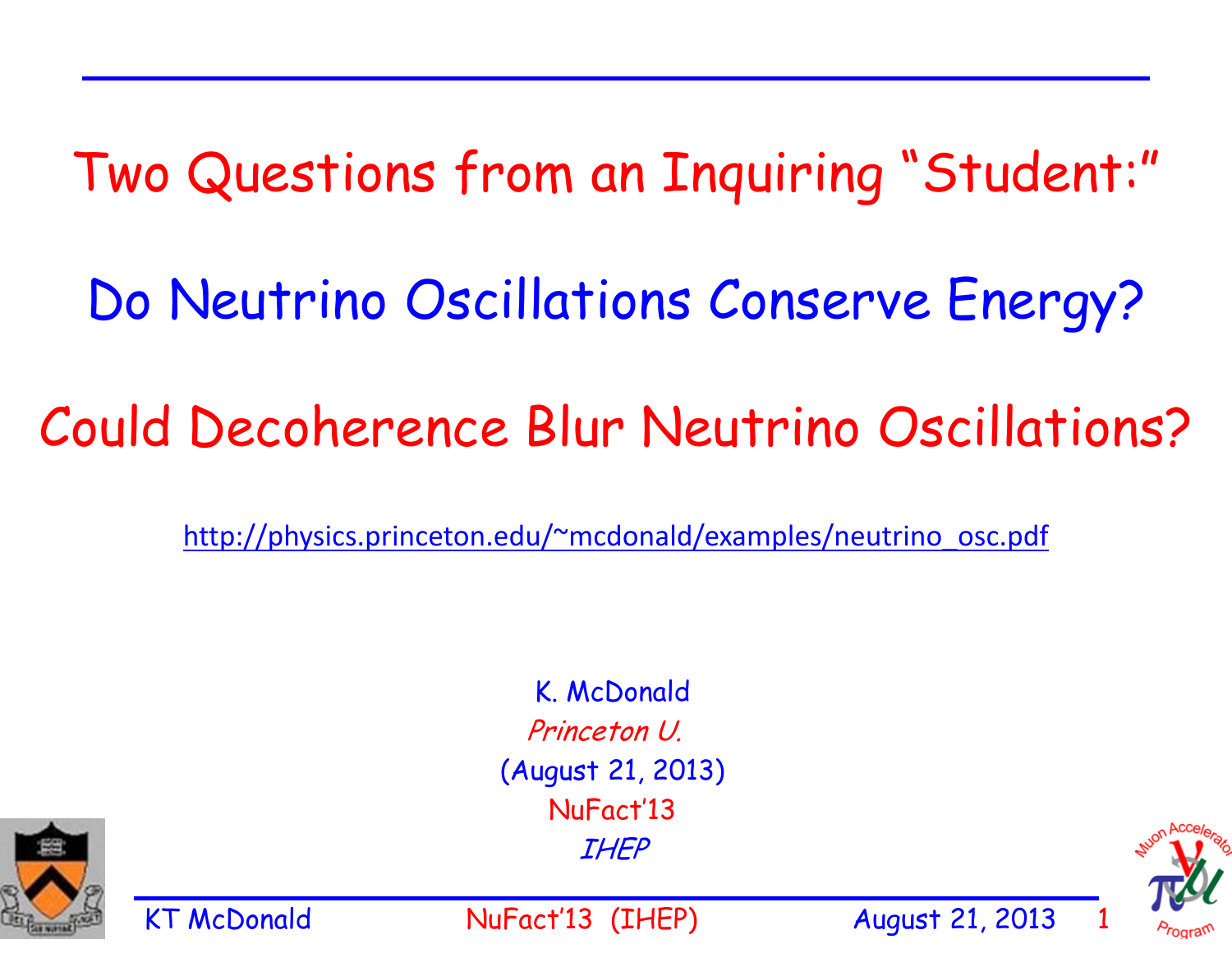#### Do Neutrino Oscillations Conserve Energy?

If neutrinos have mass, they have a rest frame.

If a neutrino oscillates and changes its mass in this rest frame, it's mass/energy is not conserved? If a moving neutrino oscillated with fixed momentum, its energy would change, or if fixed energy, its momentum would change.

Is this the way neutrino oscillations work? NO!

Neutrinos are always produced together with some other state X, and if the parent states has definite energy and momentum, then so does the quantum state  $|v\rangle|X\rangle$ .

If the neutrino is produced in a flavor state, it is a quantum sum of mass states,  $|{\rm v_e}\rangle$  =  ${\rm a_1}$   $|{\rm v_1}\rangle$  +  ${\rm a_2}$   $|{\rm v_2}\rangle$  +  ${\rm a_3}$   $|{\rm v_3}\rangle$ , and the production involves an entangled state  $|v_e\rangle$   $|X\rangle$  =  $a_1$   $|v_1$   $|X_1\rangle$   $\rangle$  +  $a_2$   $|v_2\rangle$   $|X_2\rangle$  +  $a_3$   $|v_3\rangle$   $|X_3\rangle$ 

The sum of the energies and momenta of  $v_i$  and  $X_i$  equals the initial state energy/momentum, while the different  $v_i$  have different energies and momenta.



http://physics.princeton.edu/~mcdonald/examples/neutrino\_osc.pdf



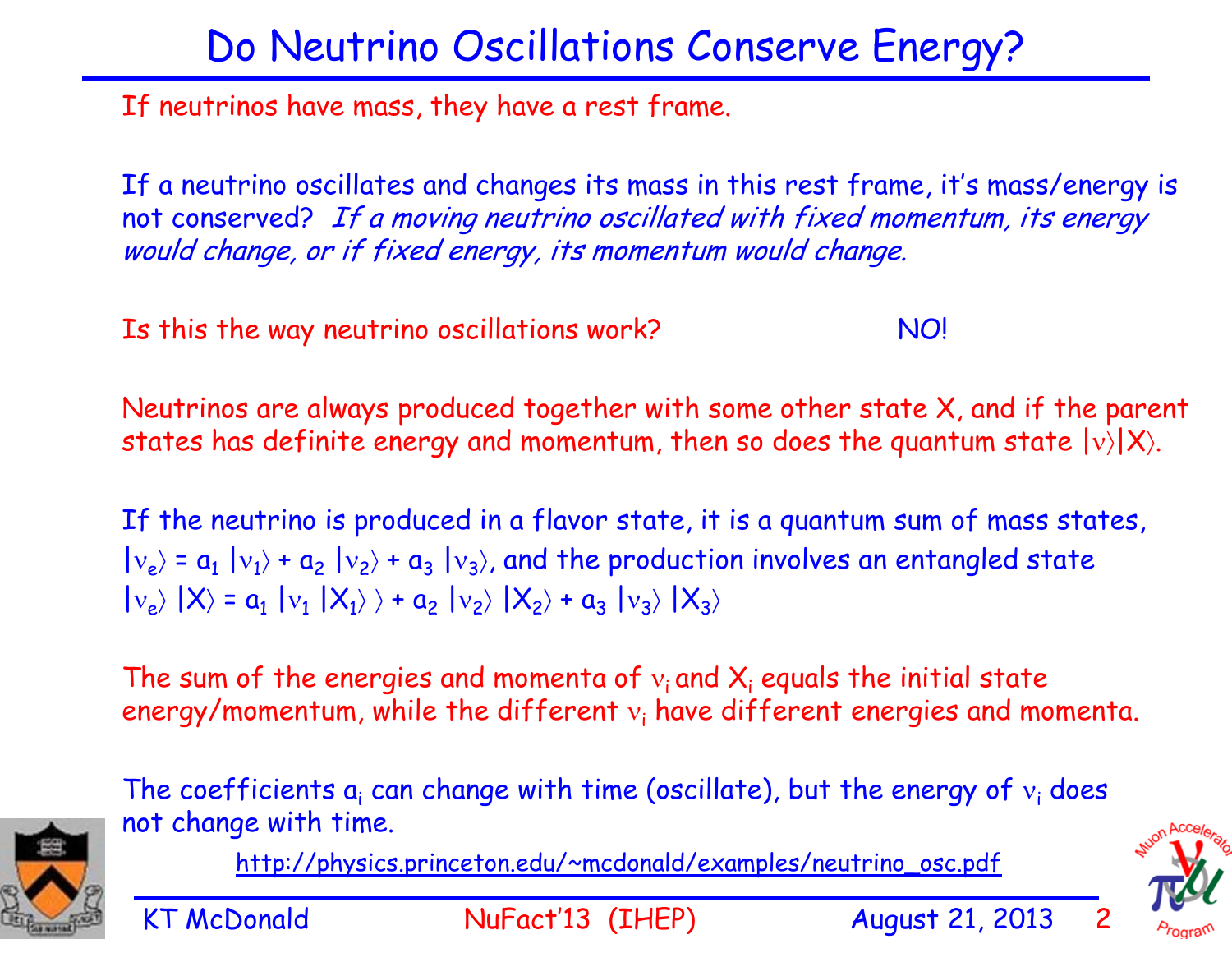#### Can Measurement of X Suppress Neutrino Oscillations?

YES. http://physics.princeton.edu/~mcdonald/dayabay/decoherence.pdf

If X is measured so well that we can distinguish the  $X_i$  from one another, then the neutrino must be observed in the corresponding state  $v_i$ .

If the neutrino is observed in a flavor state, the proportions of the 3 possible flavors are just squares of the MNS matrix elements, independent of time/distance.

However, most "observations" of state X do not determine its energy so precisely that the above scenario holds.

Example: In nuclear beta decay,  $A \rightarrow A' e v_e$ , the interaction of A' and e with nearby atoms does not "measure" their energies precisely. Rather, the entanglement of the  $v_e$ with A' and e becomes transferred to the neighbor atoms.

Optical experiments with entangled photons illustrate how measurement of the 2nd photon of a pair can affect the quantum interference of the 1<sup>st</sup> photon.

X.-S. Ma et al., Quantum erasure with causally disconnected choice, Proc. Nat. Acad. Sci. **110**, 1221 (2013)